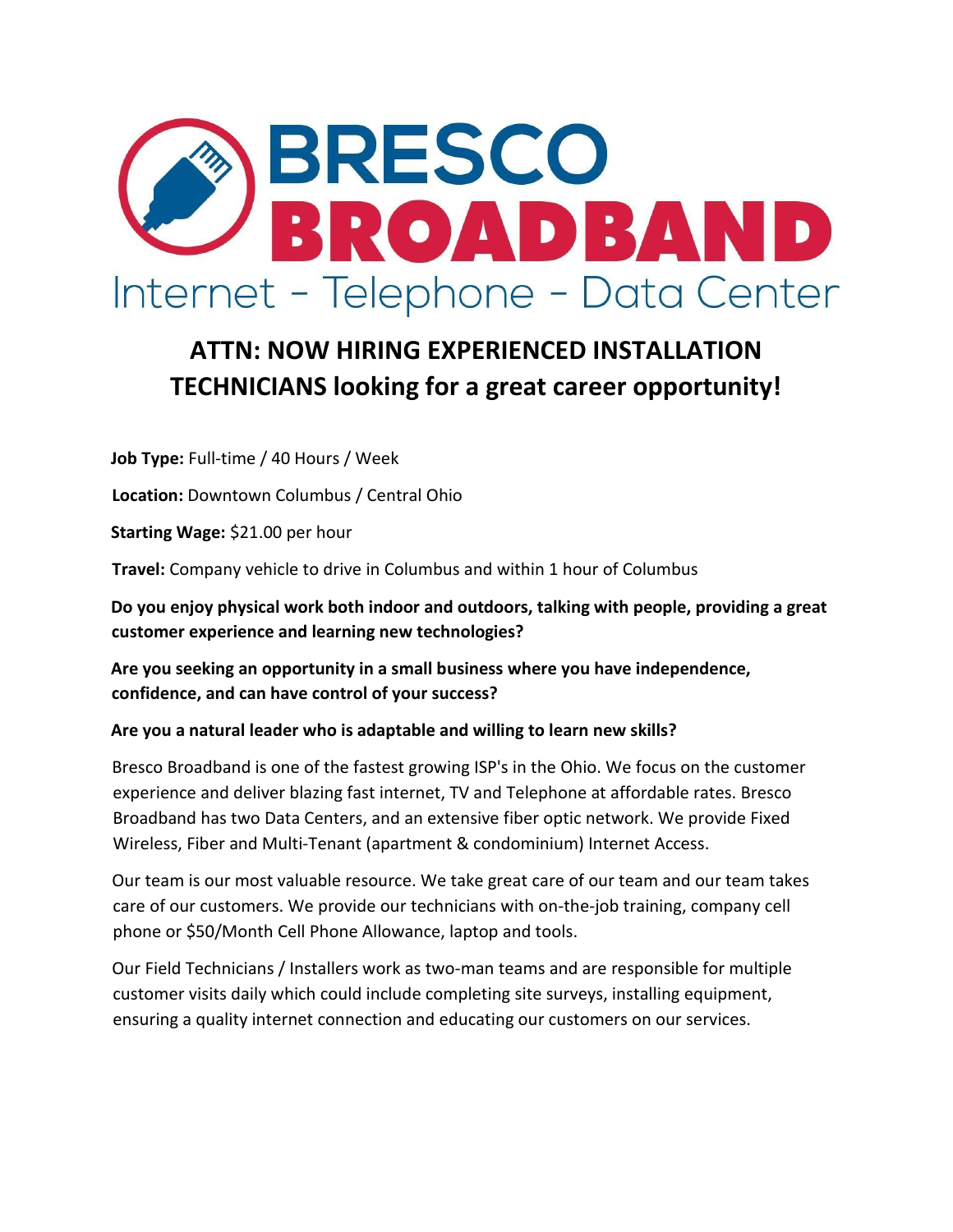## **Installers/Technician Primary Responsibilities:**

- 1. Conducting site surveys determine the best positioning of our equipment for strongest signal reception.
- 2. Installing cutting edge technology install mounts and antennas while ensuring wireless connectivity to company infrastructure.
- 3. Educating customers review order with the customer and teach them the basics to use and enjoy their new service.
- 4. Working as a team of three, two field techs working at customer sites. and an office tech to support you.

# **A successful Field Technician / Installer will have the following:**

- At least 2 years' experience as a technician performing related services for homes and/or businesses preferred. Entry level positions also available.
- Strong customer service skills; friendly, approachable and motivated with a strong work ethic and high degree of integrity.
- High energy, being resourceful, and strong multi-tasking skills.
- Excellent written and verbal communication skills.
- Basic computer skills; basic electronics and/or audio/video knowledge is helpful.
- Ability to stand for long periods of time on a ladder, lift at least70 lbs at times, crawl into small spaces, work in all climates.
- Willingness to work flexible schedules including weekends, holidays and evenings.
- Must be able to work overtime at times, this position is 40 to 40+ hours a week.
- Must be willing to travel within 1 hour of Columbus
- Must possess a valid driver's license and have a driving record that meets company minimum safety standards and be able to be insured on company insurance policy.
- High school diploma or GED preferred; college or technical/vocational school a plus.
- Alarm, Cable or Satellite installation experience is a plus.
- Passion for technology is a plus.
- Construction, Roofing, Drywall, Maintenance background a plus.